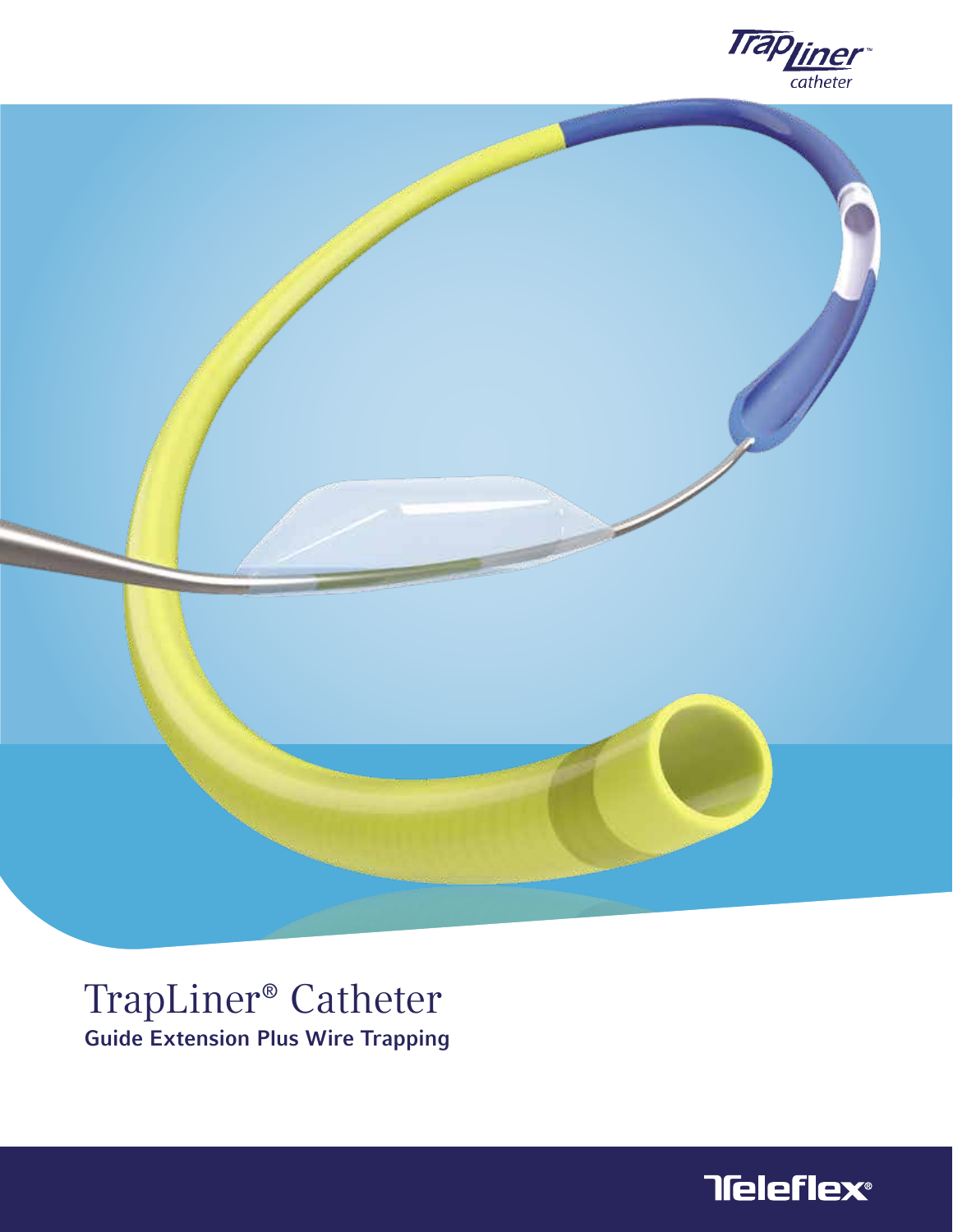# 2-in-1 Device Guide Extension Catheter With Trapping Capabilities

The TrapLiner® Catheteris a rapid exchange guide extension catheter that combines the ability to provide backup support with the ability to trap a 0.014" guidewire against the inner wall of a guide catheter. This functionality helps prevent the loss of guidewire position or unintentional guidewire advancement during catheter exchange, and eliminates the need for alternative catheter exchange techniques.

### Guide Extension Clinical Benefits

Provides coaxial alignment and deep-seating for:

- Added backup support
- Distal device delivery
- Selective contrast delivery

Hydrophilic Coating

promotes smooth device delivery

### Coil Reinforced Guide Extension

for flexibility and kink resistance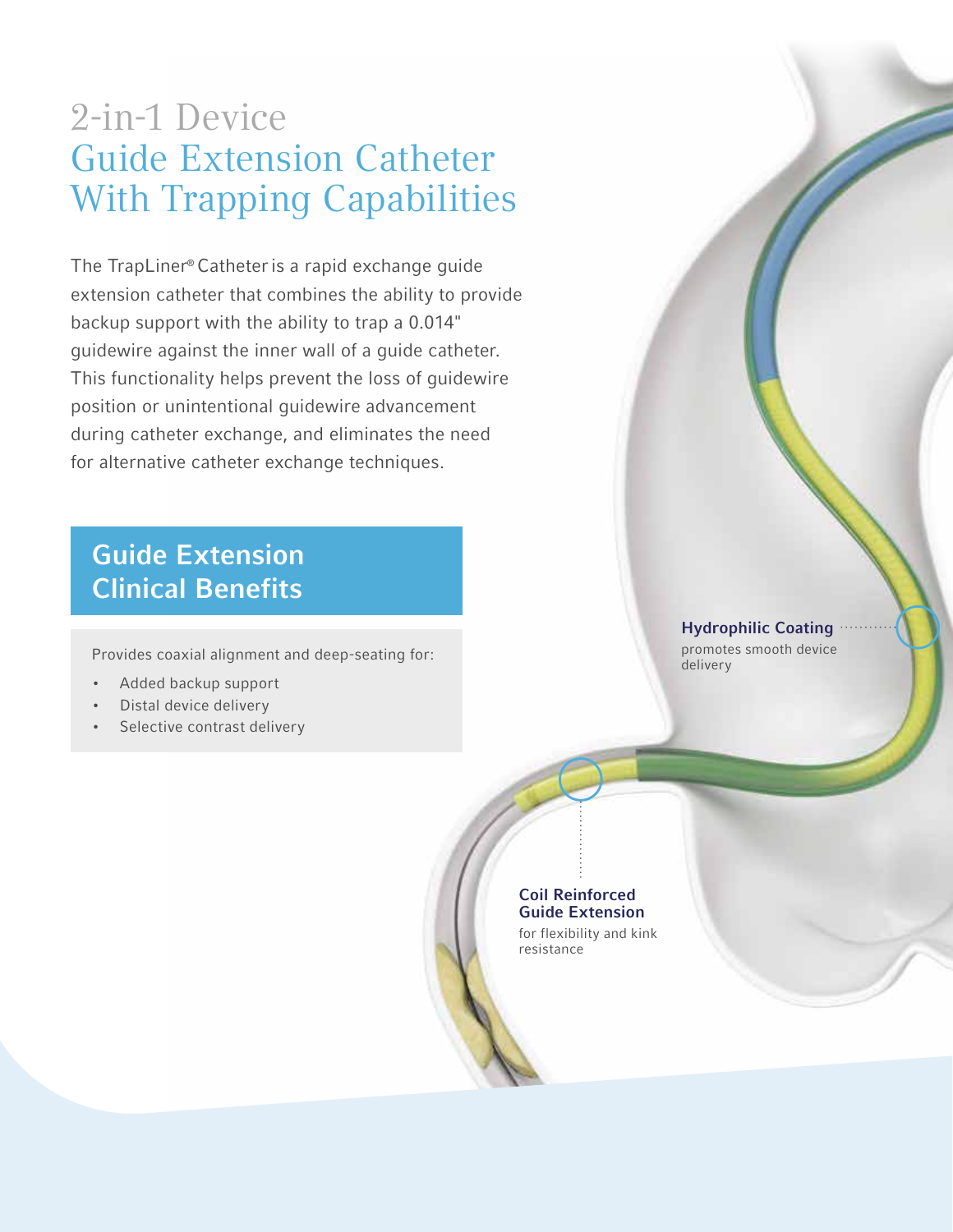Balloon is positioned proximal to the half-pipe channel

### Half-Pipe Channel

designed to align devices through the collar transition for smooth device entry :

### Hypotube Push Rod

for inflation capability and enhanced pushability

### Trapping Balloon to Maintain Guidewire Position

### Gold Marker

to identify the proximal end of the balloon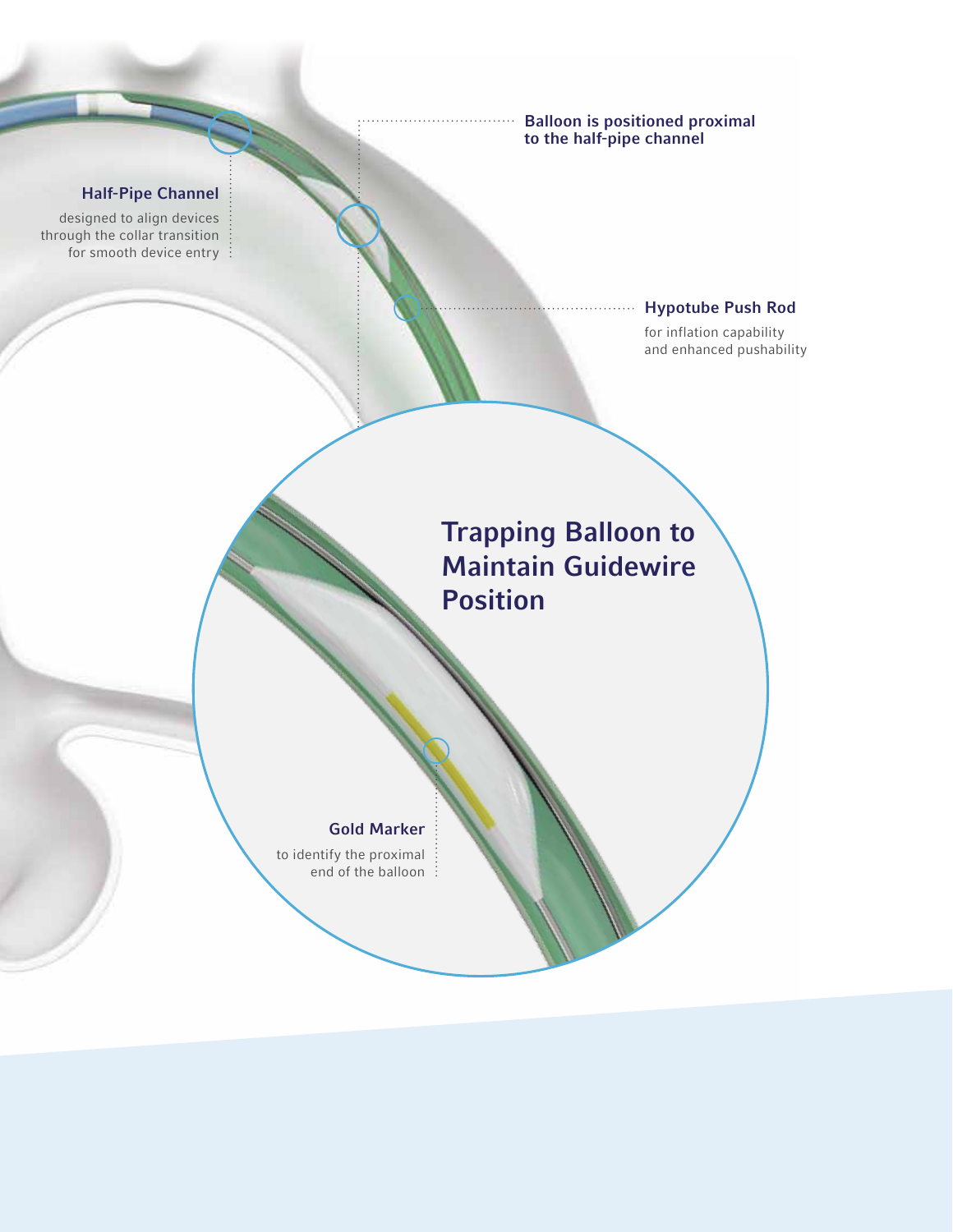## Ordering Information

### TrapLiner® Catheter

The TrapLiner® Catheter is intended for use in conjunction with guide catheters to access discrete regions of the coronary and/or peripheral vasculature, to facilitate placement of interventional devices, and to facilitate the exchange of an interventional device while maintaining the position of a guidewire within the vasculature.  $2^m$ 

| MODEL | SIZE  | MINIMUM GUIDE<br><b>CATHETER SIZE</b> | <b>MAXIMUM GUIDE</b><br><b>CATHETER SIZE</b> | <b>PUSH ROD</b><br>O.D.       | <b>GUIDE</b><br><b>EXTENSION</b><br>I.D. | <b>GUIDE EXTENSION</b><br>0.D.                    | RAPID<br>EXCHANGE<br>LENGTH | NOMINAL<br>PRESSURE<br>RATING     | RATED<br><b>BURST</b><br>PRESSURE |
|-------|-------|---------------------------------------|----------------------------------------------|-------------------------------|------------------------------------------|---------------------------------------------------|-----------------------------|-----------------------------------|-----------------------------------|
| 5566  | 6 Fr. | 6 Fr.<br>$(0.070" / 1.78$ mm I.D.)    | 8 Fr.<br>$(0.091" / 2.31$ mm I.D.)           | 0.020"<br>$(0.51 \text{ mm})$ | 0.056"<br>$(1.42 \text{ mm})$            | 5.1 Fr.<br>$(1.70 \text{ mm} / 0.067$ ")          | 13 cm                       | $12$ atm<br>1216 kPa              | 14 atm /<br>1419 kPa              |
| 5567  | 7 Fr. | 7 Fr.<br>$(0.078" / 1.98$ mm I.D.)    | 8 Fr.<br>$(0.091" / 2.31$ mm I.D.)           | 0.025"<br>$(0.64 \text{ mm})$ | 0.062"                                   | 5.7 Fr.<br>$(1.57 \text{ mm})$ (1.90 mm / 0.075") | $13 \text{ cm}$             | 12 atm $/$<br>1216 kPa            | 14 $atm/$<br>1419 kPa             |
| 5568  | 8 Fr. | 8 Fr.<br>$(0.088" / 2.24$ mm I.D.)    | 8 Fr.<br>$(0.091" / 2.31$ mm I.D.)           | 0.025"<br>$(0.64 \text{ mm})$ | 0.071'<br>$(1.80 \text{ mm})$            | $6.5$ Fr.<br>$(2.16 \text{ mm} / 0.085$ ")        | 13 cm                       | 12 atm $\overline{a}$<br>1216 kPa | 14 atm /<br>1419 kPa              |

Packaged in quantities of 1 unit per box.

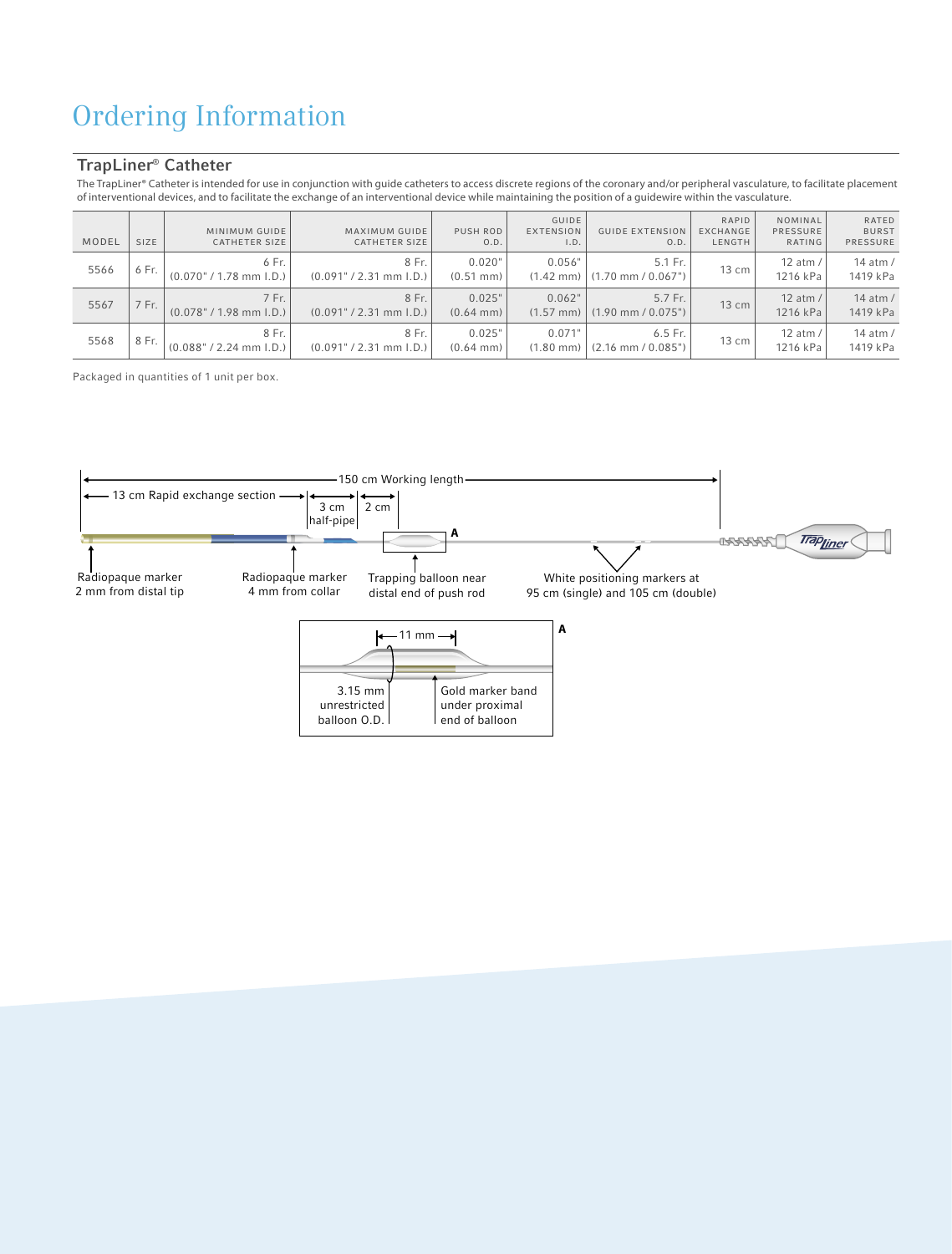